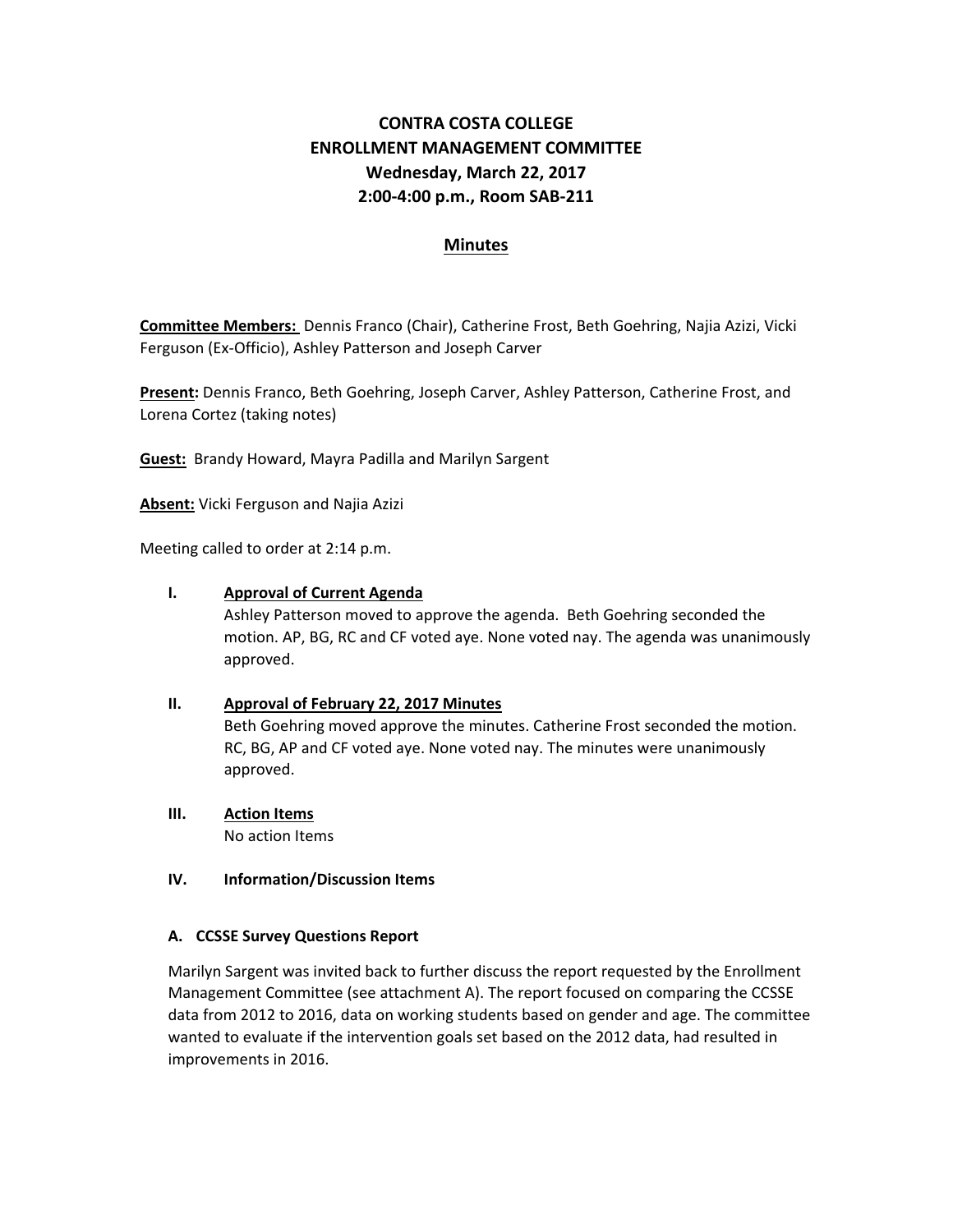Tutoring was an area that the college worked on improving. The two questions that addressed tutoring on the CCSSE survey, 1. How often have you tutored or taught other students? 2. How often have you used tutoring (peer or other tutoring)? Revealed a decline of students tutoring other students, as well as a decline in knowledge about tutoring services. Mayra Padilla noted that she has seen figures based from a campus survey where the data indicates a growth both in students becoming tutors and students using tutoring services. Marilyn Sargent commented that questions can be interpreted differently by individuals and that could be an explanation for the conflicting data.

Active and collaborative learning, and student faculty interaction were two other areas 2012 and 2016 data was compared. The domain, Active and collaborative learning is the students' experiences with collaborating with others to solve problems. The numbers remained relatively stable in 2016 when compared 2012. However, slight decreases in means of average are an overall trend in this area. Student faculty interaction data was relatively stable between 2016 and 2012. While a small decrease was noted for discussing ideas with instructors outside of class, and working with instructors on activities other than coursework. The data revealed an increase in e‐mail communication with instructors.

The survey question, "How likely is it that the following issues would cause you to withdraw from class or from this college?" was used to obtain data results by gender. Females reported they would more likely withdraw or very likely to withdraw because of working full-time.

Data of students experiences utilizing services and satisfaction by age revealed similar perceptions of the importance of services between 18‐25yrs old and 25 and over age groups. Some of the services listed were academic advising, career counseling, financial aid advising, and in the computer lab and skill labs. Below are some of the results:

- computer labs, academic advising, financial aid, and skill labs are most used across age groups
- multiple services are used more by students 25 and over: tutoring, skill labs and disability services
- less used by the 25 and over students were: transfer credit assistance, child care and student organizations
- first generation students reported using services more than others: financial aid advising, career counseling, services to disabilities, transfer credit assistance and skills labs.
- overall experience by age was highly significant with the older student group reporting a more favorable evaluation of their education experience.

Dennis Franco noted that question 4 of the CCSSE survey related to the level of engagement students experience in college. This reminded him of a presentation given by Greg Stoup that address the issue of students not being properly engaged to achieve degree/certificate completion. The data revealed students were taking several courses that did not contribute to earning a degree and/or certificate. This lead to an increase the students taking longer to earn a degree/certificate or simply never achieving completion.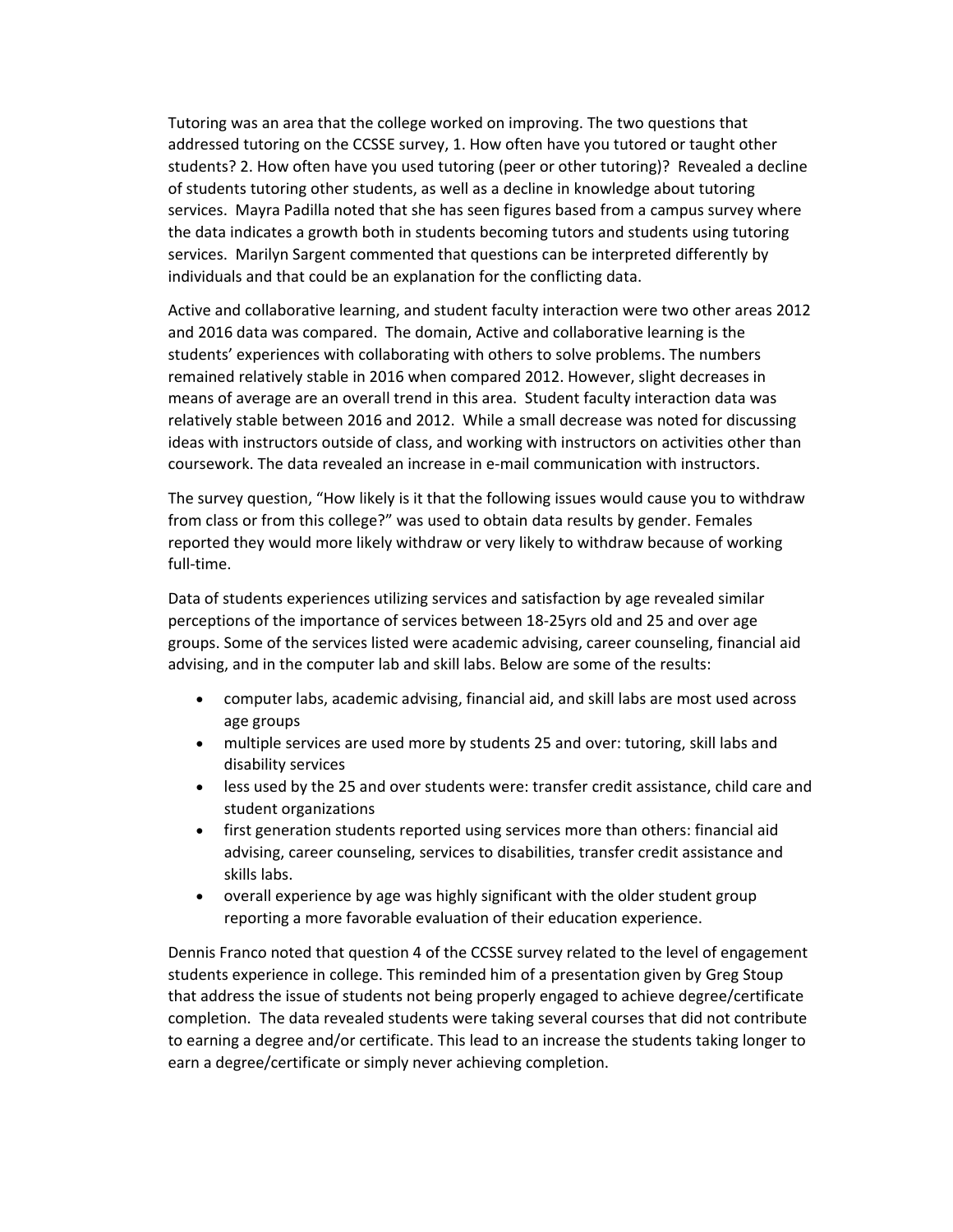The committee members will discuss at the next Enrollment Management meeting how to use the information on the report.

## **B. Website Update**

Brandy Howard walked the committee members through the website. The website is student centered highlighting degrees and certificates, how to apply, college committee, student/ alums, classes, etc. It displays the college color pallet. Current website testing is being performed by the Website Task Force. The campus community will have an opportunity to test drive it for two weeks starting the week of March 27, 2017. The website will be continually updated, as the college grows there will be additional features added.

The Student Success and Support Program (3SP) booklet will be mailed to high school seniors in West Contra Costa County School District (WCCUSD) and John Swett Unified School District (JSUSD), comprised of approximately 2,000 students. The booklet will contain a flyer promoting the Super Saturday event. The Super Saturday event volunteers will be wearing new shirts that match the college color pallet.

### **C. Data on Number of Students Registered Before Registration Date**

Catherine Frost provided a report of students who registered during priority registration from Fall 2013 to Spring 2017. The report contained the number of days of priority registration period, number of student registered during the priority, head count at the end of the term, the percentage of students who used priority and the average number of students that registered per day. There were no patterns identified, no way to compare data results. This was due primarily to the inconsistent days that priority registration was opened (see attachment B). Catherine Frost will bring the complete data for Spring 2017 once the semester has concluded.

Brandy Howard informed the committee that there have been discussion about doing a priority registration campaign. The goal is to increase awareness and the number of students that register during priority registration day. The committee circulated the following ideas for Priority Registration campaign this semester:

- ice cream social at College Center Plaza
- the week before priority registration event, send all faculty a notice/ flyer to hand out in classrooms
- talk to Judy Flum about promoting the event on Canvas
- display priority registration date in computer labs via screen savers or on the homepage
- give something to students as incentive to get them to enroll during priority registration. Giveaways for student who show their registration receipt
- do a pre and post priority registration event. For the post even students must show registration receipt in order to spin the wheel or get an automatic prize
- include counselors at the event to answer quick questions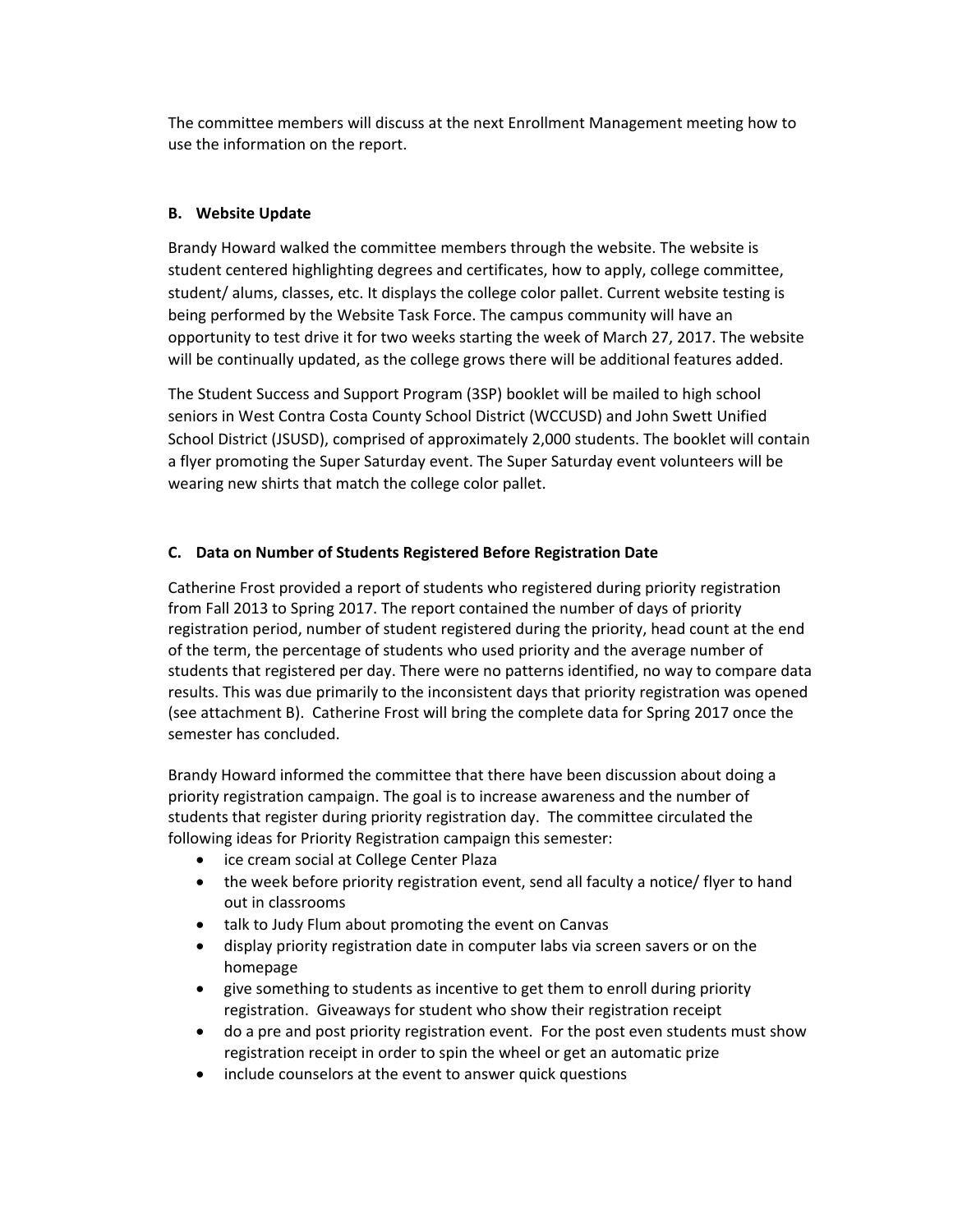- reward the students that did the pre‐registration. Talk to Foundation and ASU about possibly contributing funds for prizes/giveaways.
- automate the drawing like the Nursing department. Different levels will be different prizes.

#### **D. Starfish Student Survey Data**

Ashley Patterson shared the results from the Starfish student survey. There were 90 students survey in Fall 2016. The students were surveyed at the beginning and end of the semester. The majority of the responses were positive.

- **96%** agreed or strongly agreed that *"The Starfish progress surveys that I received this semester from my teacher motivated me to succeed in this class."*
- **79%** agreed or strongly agreed that *"Without the progress survey from my teacher, I probably would not have asked for help from my teacher, a tutor, counselor, etc."*

The positive feedback from students indicated the importance of receiving feedback from instructors and feeling cared for.

This semester there are 26 sections using Starfish and have received first progress survey. The second progress survey will be conducted March 27 – April 21. It is anticipated that the number of participating instructors will increase. The Associated Student Union (ASU) is fully supportive of the college campus using starfish as the retention tool.

#### **E. Brainstorm All College Day Presentation: Male Student Engagement**

The committee explored ideas for an All College Day presentation. The recommendation was to have a moderated student panel along with someone who could present on best practices/techniques to engage male students. Dennis Franco will meet with college President Mojdeh Mehdizadeh to discuss the committee's recommendation.

#### **F. Other/Future Agenda Items**

Dennis Franco shared a video of a texting tool, Signal Vine. Signal Vine is a two‐way texting tool that gives student the opportunity to reply. The other features available are the ability to make text personalized, set pre‐set replies, set up student profile, manage student caseloads and engagement data is automatically available. The college currently uses Regroup as the texting tool. Regroup, is one‐way texting tool that only reaches students who have opted to receive text notifications. Dennis Franco asked for feedback about the interest of the college using a texting tool like Signal Vine. The texting tool would only be used to text important messages like priority registration date and deadlines. Funding to support the tool would come from 3SP.

The committee indicated that regardless of the tool used, District policy would still require students to opt in to receive messages via text. Beth Goehring, inquired if there was a texting feature in Canvas. Brandy Howard and Dennis Franco will contact Judy Flum about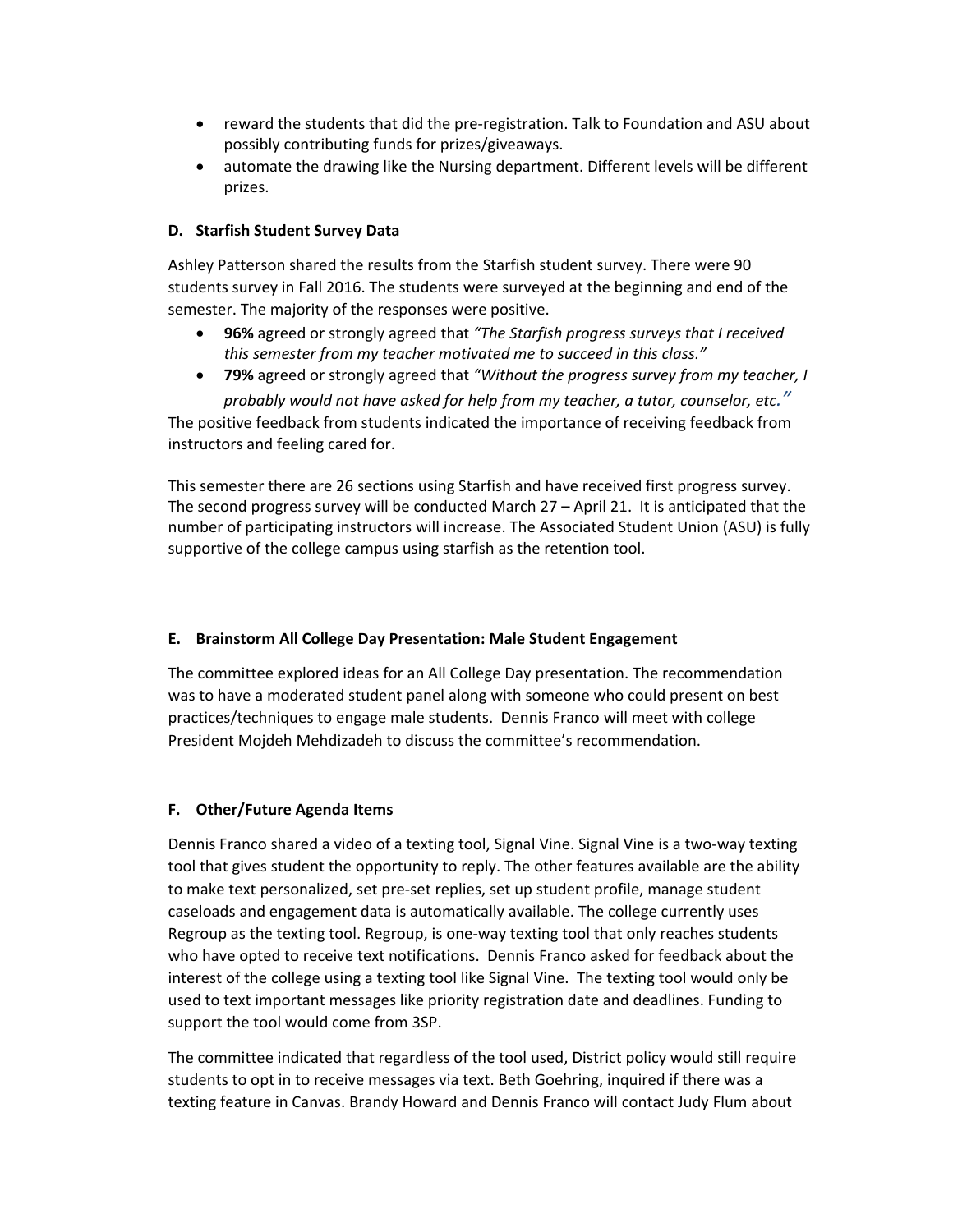Canvas additional features. They will bring the information to the next Enrollment Management meeting on Wednesday, April 26,2017.

## **V. Adjournment**

Ashley Patterson moved to adjourn the meeting. Beth Goehring seconded the motion. RC, CF, AP and BG voted aye. None voted nay. The motion was unanimously approved. The meeting was adjourned at 3:46p.m.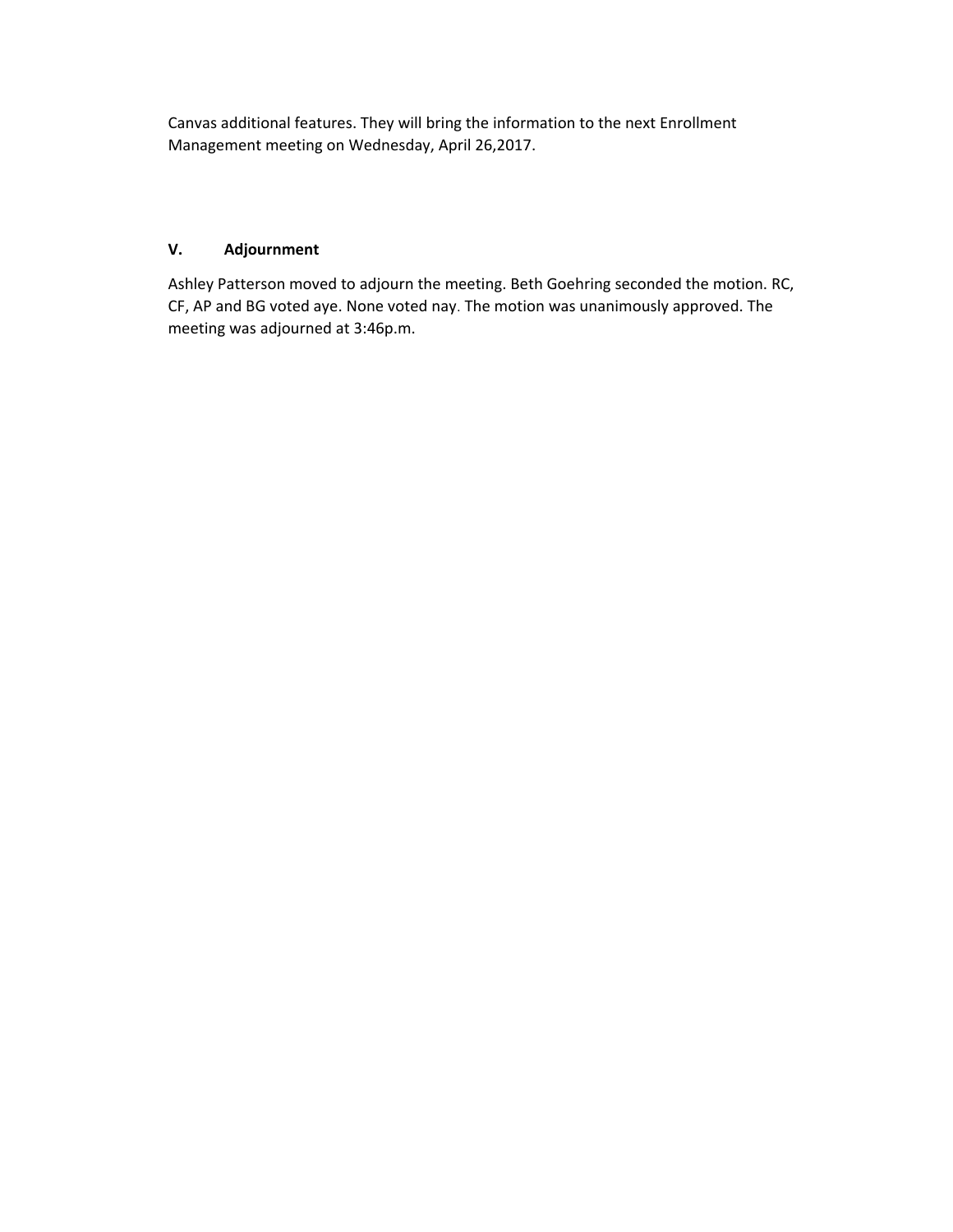## **CCSSE at Contra Costa College**

These recommendations are based upon following charts.

- Increase student knowledge about the availability and benefits of tutoring
- Maintain high quality of services, especially in academic advising, career counseling, financial aid advising, and in the computer lab and skill labs
- Encourage broad interaction between faculty and students, in and outside class. Also encourage active and collaborative learning techniques.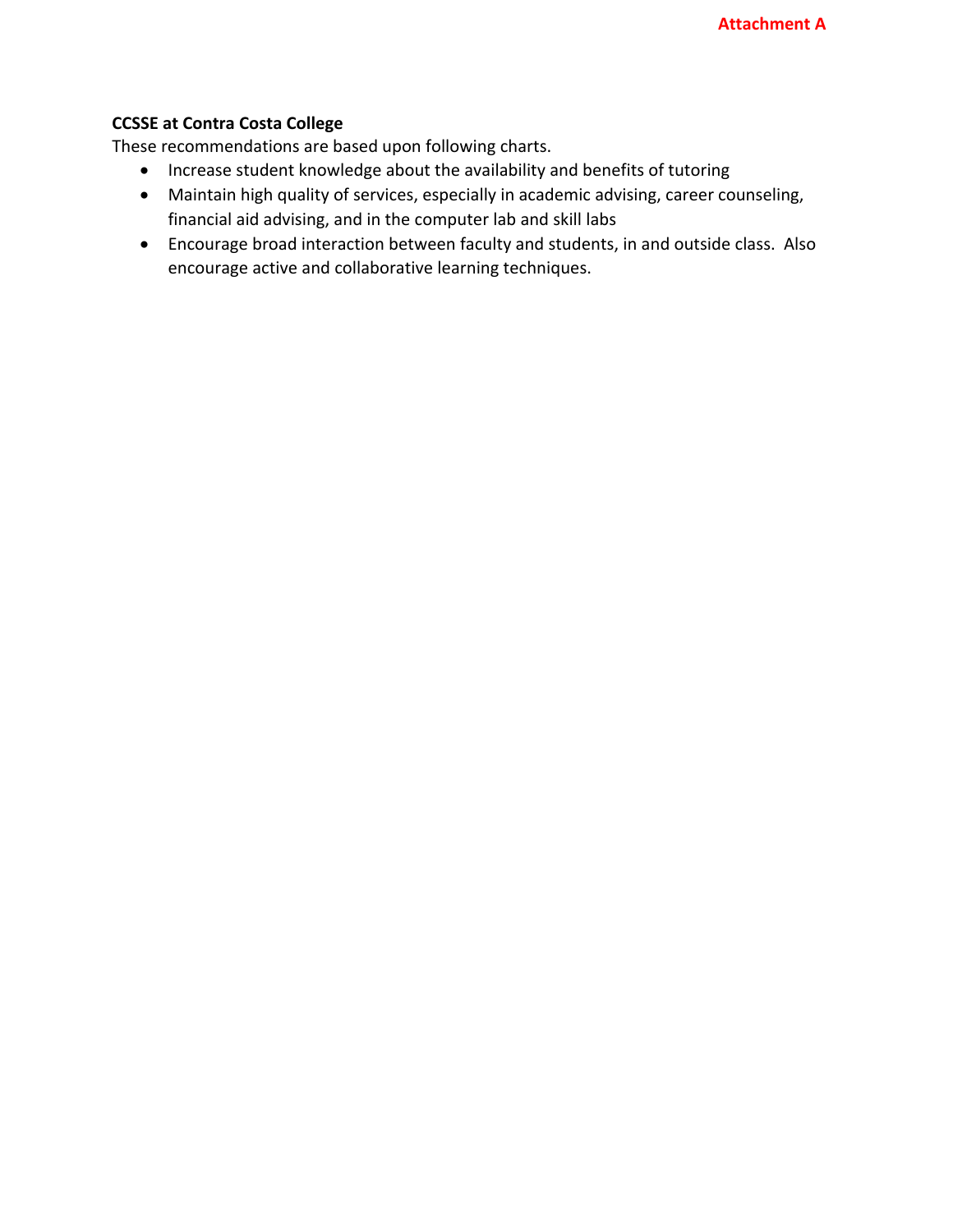

#### **Quality of relationships** are high, especially with instructors.

The responses are on a 7‐pt scale with 7 indicating friendly, supportive relationships. The height of the bar represents the means or averages of the ratings.

**Transfer** is the most popular primary goal.



Primary goals are shown as percentages of student responses. Students could check more than one category as their primary goal.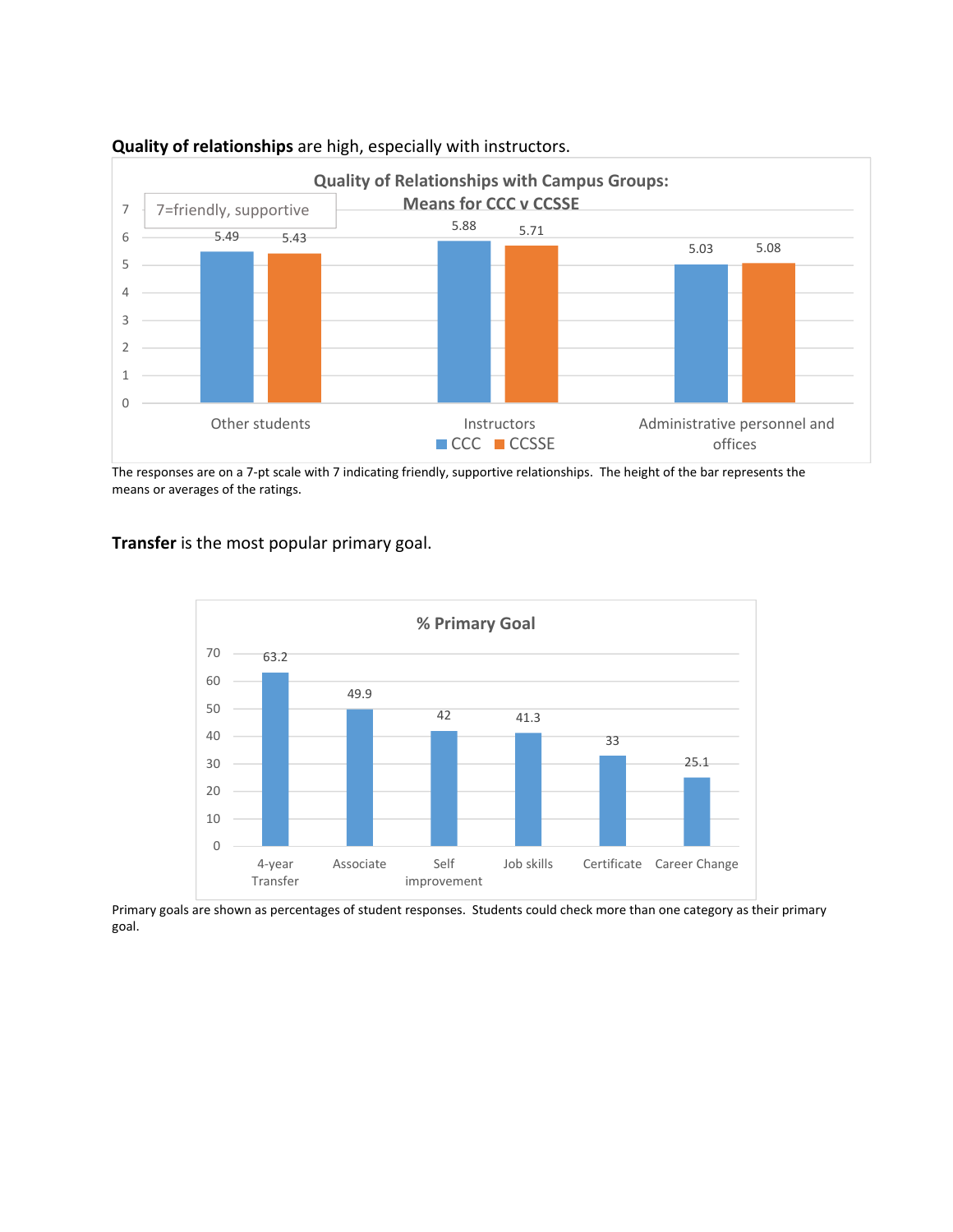## **Aspects of Tutoring: 2016 v 2012**

How often have you tutored or taught other students? Reported frequency of tutoring other students in 2016 showed slight decrease from 2012.



How often have you used tutoring (peer or other tutoring)?



In 2016, 25% reported that tutoring use was unknown or not applicable, above 2012 levels of 21%. On the other side of the scale, 14% reported often use of tutoring, up 3% from 2012 levels. Slightly more students use students often; however slightly more don't know about it.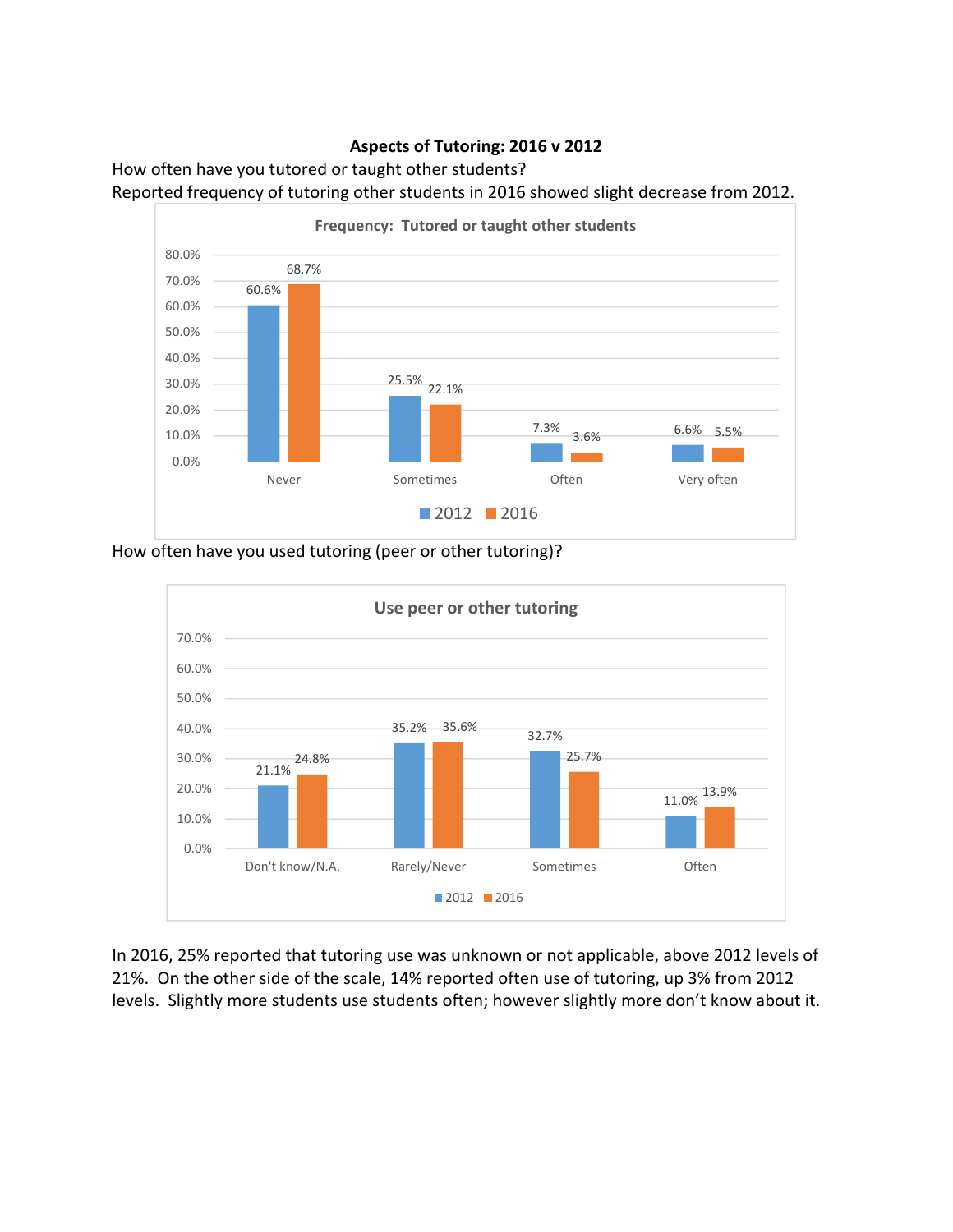| <b>Active and Collaborative Learning: Reported Means</b><br>2016                                                                             |                 |             |                      | 2012        |  |  |  |  |
|----------------------------------------------------------------------------------------------------------------------------------------------|-----------------|-------------|----------------------|-------------|--|--|--|--|
| <b>Item</b>                                                                                                                                  | <b>Variable</b> | <b>Mean</b> | <b>Variable</b>      | <b>Mean</b> |  |  |  |  |
| ave you done each of the<br>Item 4: In your experiences at this college during the current school year, about how often have you done each c |                 |             |                      |             |  |  |  |  |
| $1 =$ Never, $2 =$ Sometimes, $3 =$ Often, $4 =$ Very often                                                                                  |                 |             |                      |             |  |  |  |  |
| 4a. Asked questions in class or contributed to class discussions [ACTCOLL]                                                                   | <b>CLOUEST</b>  | 2.89        | <b>CLOUEST</b>       | 2.94        |  |  |  |  |
| 4b. Made a class presentation [ACTCOLL]                                                                                                      | <b>CLPRESEN</b> | 2.28        | <b>CLPRESEN</b>      | 2.23        |  |  |  |  |
| 4f. Worked with other students on projects during class [ACTCOLL]                                                                            | <b>CLASSGRP</b> | 2.76        | <b>CLASSGRP</b>      | 2.64        |  |  |  |  |
| 4g. Worked with classmates outside of class to prepare class assignments<br>[ACTCOLL]                                                        | <b>OCCGRP</b>   | 2.05        | <b>OCCGRP</b>        | 2.15        |  |  |  |  |
| 4h. Tutored or taught other students (paid or voluntary) [ACTCOLL]                                                                           | <b>TUTOR</b>    | 1.46        | <b>TUTOR</b>         | 1.60        |  |  |  |  |
| 4i. Participated in a community-based project as a part of a regular course<br>[ACTCOLL]                                                     | <b>COMMPROJ</b> | 1.38        | <b>COMMPROJ</b>      | 144         |  |  |  |  |
| 4r. Discussed ideas from your readings or classes with others outside of class<br>(students, family members, co-workers, etc.) [ACTCOLL]     | <b>OOCIDEAS</b> | 2.61        | <b>AOCIDEAS</b><br>- | 270         |  |  |  |  |

**Active and Collaborative Learning** has remained relatively stable in 2016 when compared with 2012. However, slight decreases in means or averages are an overall trend in this area.

| <b>Student Faculty Interaction</b>                                                                               | 2016                     |             | 2012            |             |
|------------------------------------------------------------------------------------------------------------------|--------------------------|-------------|-----------------|-------------|
| <b>Item</b>                                                                                                      | <b>Variable</b>          | <b>Mean</b> | <b>Variable</b> | <b>Mean</b> |
| Item 4: In your experiences at this college during the current school year, about how often have you done each c | ave you done each of the |             |                 |             |
| $1 =$ Never, $2 =$ Sometimes, $3 =$ Often, $4 =$ Very often                                                      |                          |             |                 |             |
| 4k. Used e-mail to communicate with an instructor [STUFAC]                                                       | <b>EMAIL</b>             | 2.86        | <b>EMAIL</b>    | 2.78        |
| 4I. Discussed grades or assignments with an instructor [STUFAC]                                                  | <b>FACGRADE</b>          | 2.63        | <b>FACGRADE</b> | 2.62        |
| 4m. Talked about career plans with an instructor or advisor [STUFAC]                                             | <b>FACPLANS</b>          | 2.18        | <b>FACPLANS</b> | 2.19        |
| 4n. Discussed ideas from your readings or classes with instructors outside of<br>class [STUFAC]                  | <b>FACIDEAS</b>          | 1.87        | <b>FACIDEAS</b> | 1.97        |
| 4o. Received prompt feedback (written or oral) from instructors on your<br>performance [STUFAC]                  | <b>FACFEED</b>           | 2.85        | <b>FACFEED</b>  | 288         |
| 4g. Worked with instructors on activities other than coursework [STUFAC]                                         | <b>FACOTH</b>            | 1.49        | <b>FACOTH</b>   | 1.55        |

**Student Faculty Interaction** has been relatively stable between 2016 and 2012. Small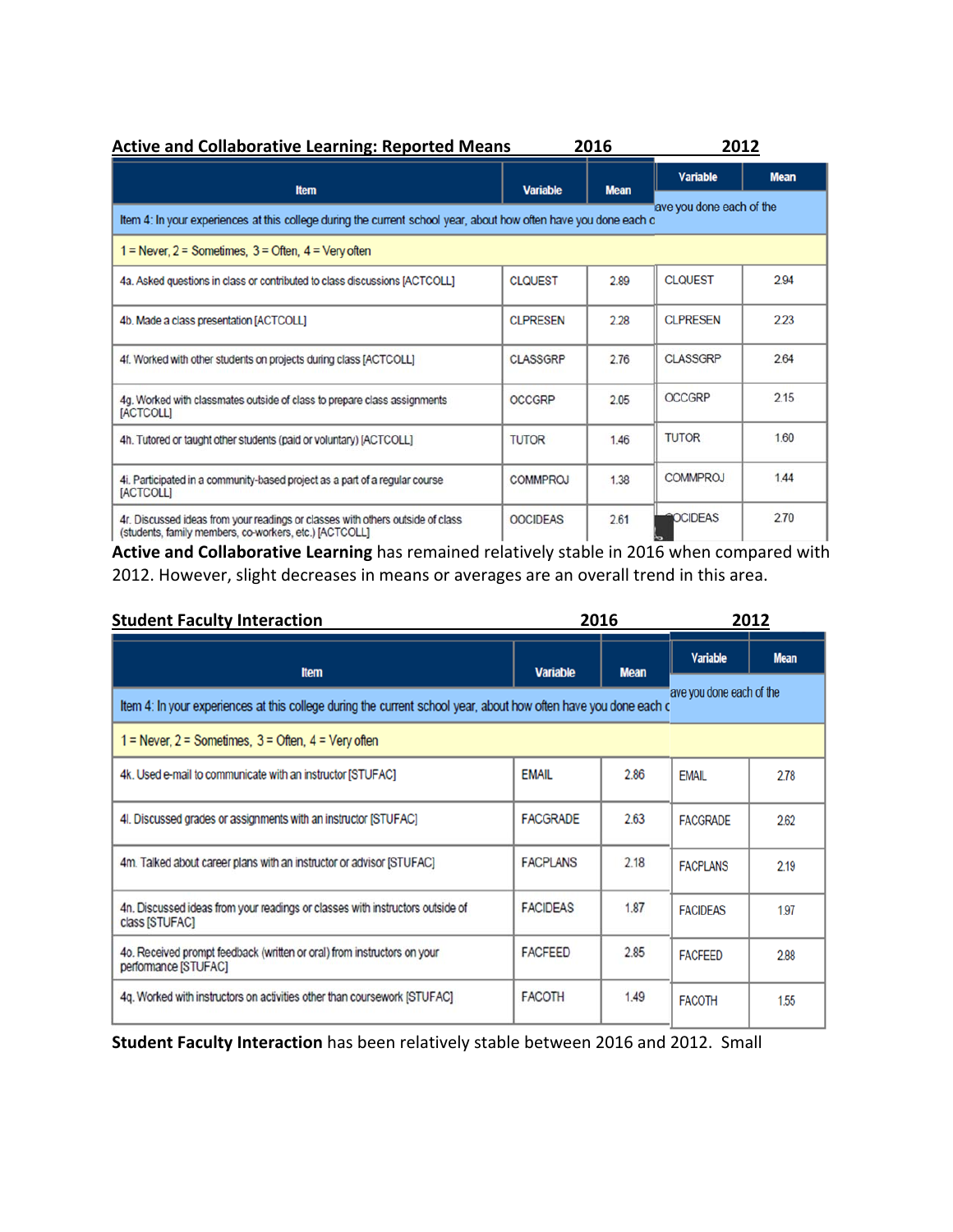decreases are noted for discussing ideas with instructors outside of class, and working with instructors on activities other than coursework. Increase is noted for e‐mail to communicate with instructors.



## **Reasons to withdraw by gender: working F‐T**

Relative to males, females reported they would be more likely withdraw or very likely to withdraw because they were working full-time.

#### **Service Importance, Satisfaction and Use**

**How important** are the following services to you at this college? 1 = Not at all,  $2 =$  Somewhat,  $3 =$  Very

Age groups show similar perceptions of the importance of services.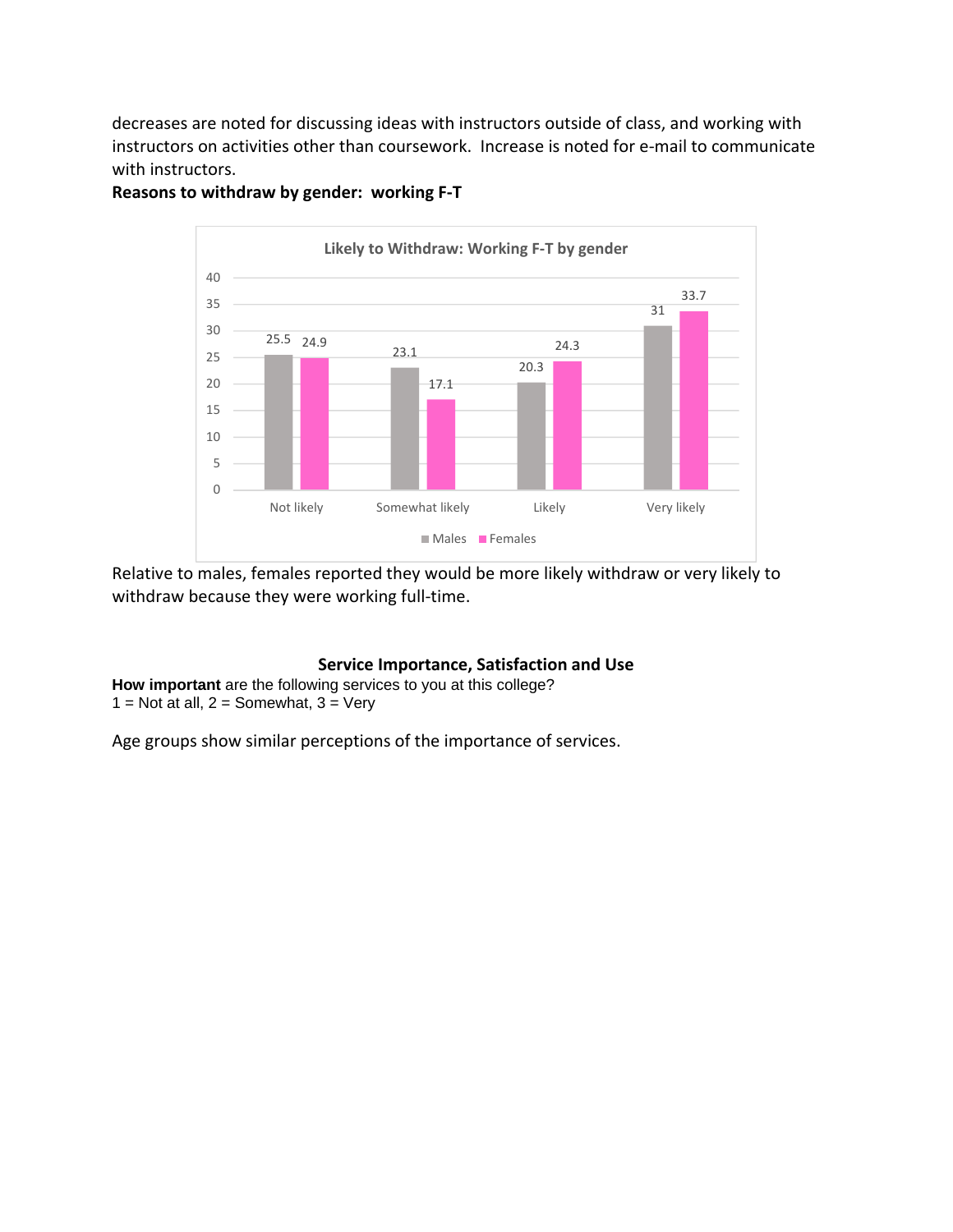

**How satisfied are you** with the following services at this college?  $1 = Not at all, 2 = Somewhat, 3 = Very (N.A. category not included)$ 



Students over 25 y.o. report slightly greater satisfaction with services overall.

**How often do you use** the following services at this college? 1 = Rarely/Never, 2 = Sometimes, 3 = Often (Don't know/N.A. category not included)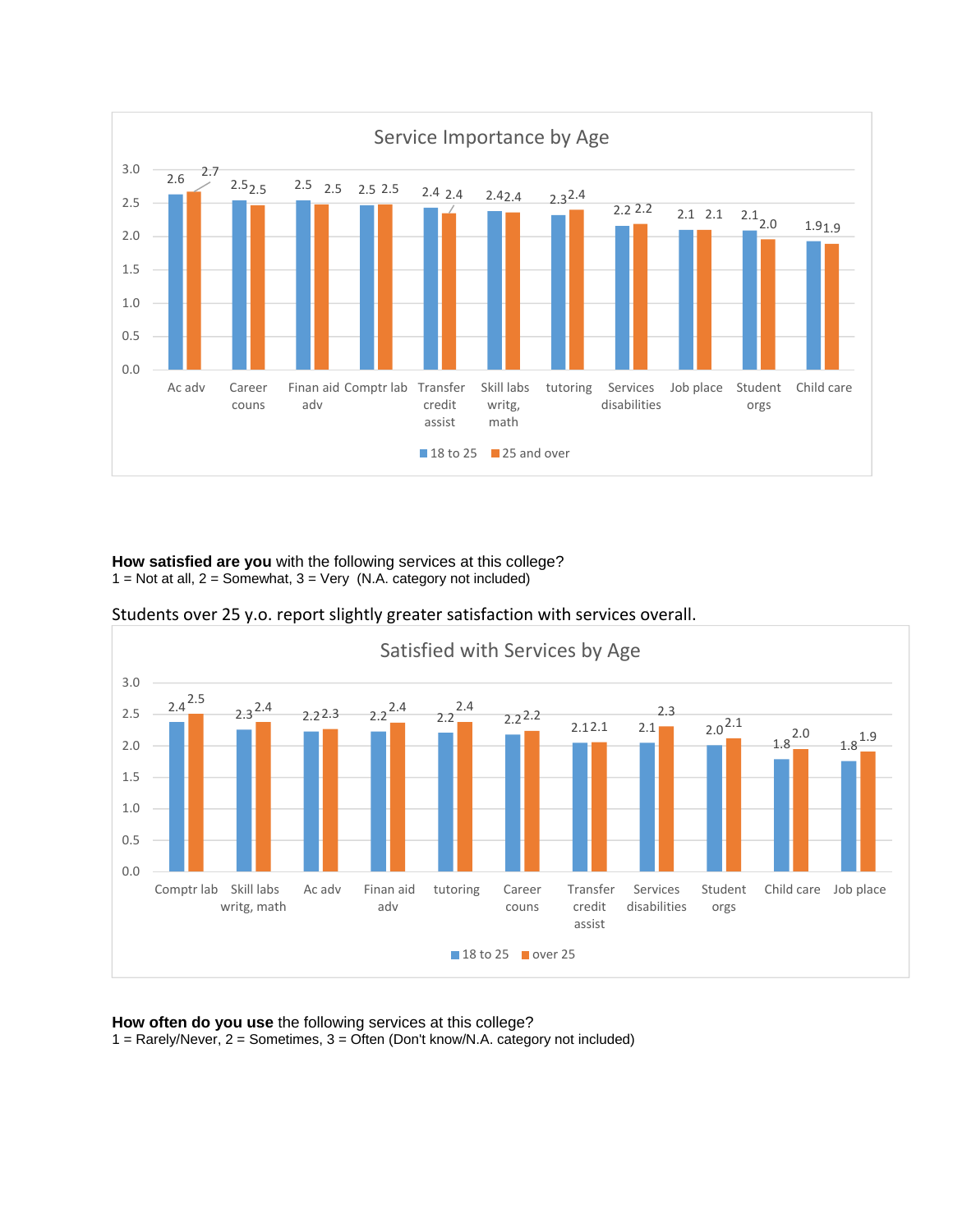

Computer labs, academic advising, financial aid, and skill labs are most used across age groups. Multiple services are used more by students over 25 y.o.: tutoring, skill labs and disability services. Less used by the over 25 y.o. students are: transfer credit assistance, child care and student organizations.

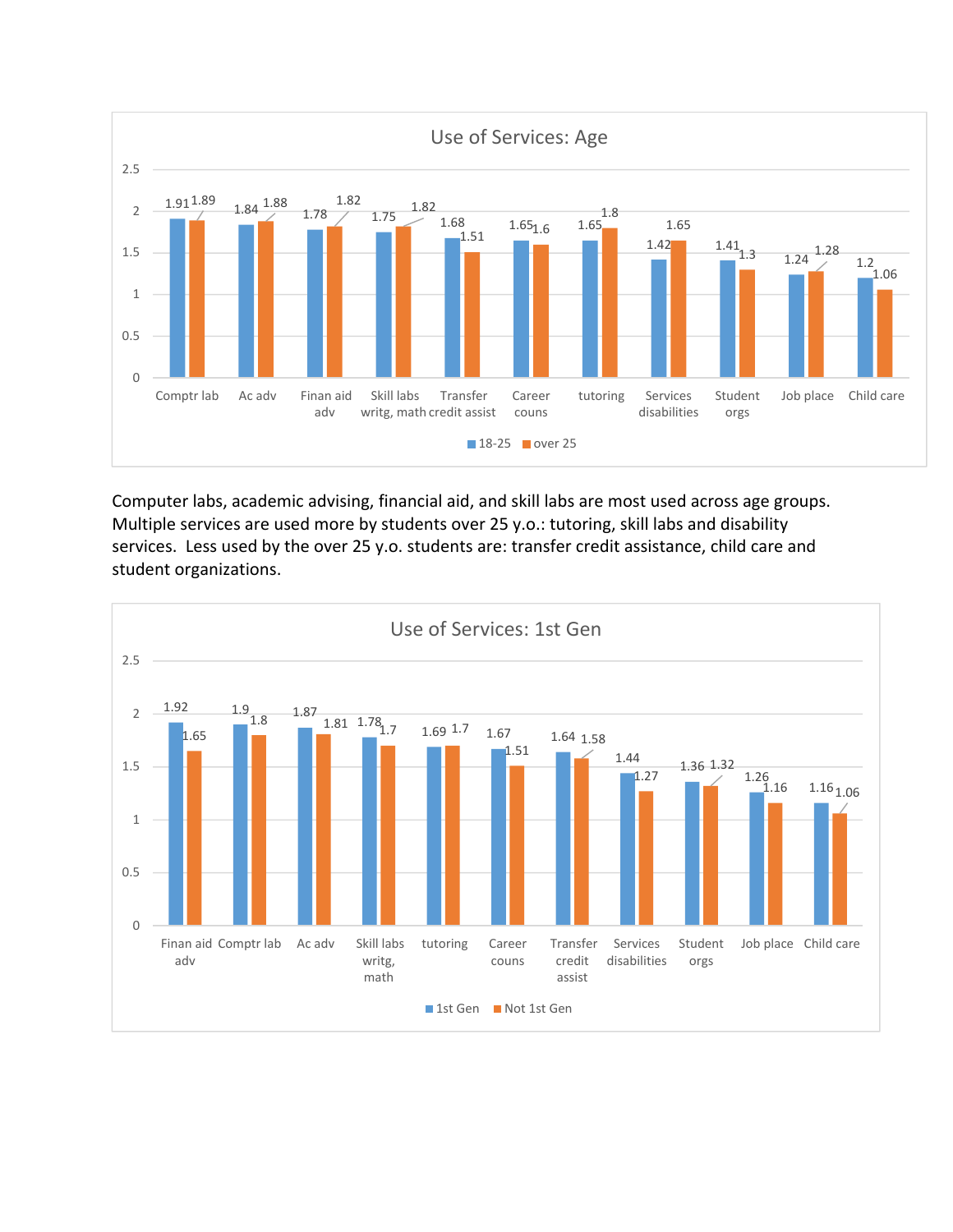**1st Gen** students use services generally more than others: financial aid advising, career counseling, services to disabilities, transfer credit assistance and skill labs.



**Overall Experience by Age**

Ratings were from 1=poor to 4=excellent.

Differences by age were highly significant, with the older student group reporting a more favorable evaluation of their educational experience.

## Engagement and Equity

Students of color are known to report higher engagement levels relative to white students. It has been noted that campus may be relatively appealing and stimulating for students of color when compared with their alternatives activities. The engagement survey is self-reported, so it is not organized to fit into equity indicators of achievement.

## The Scorecard

The Scorecard is organized to show student achievement along a pathway. The metric below shows completions.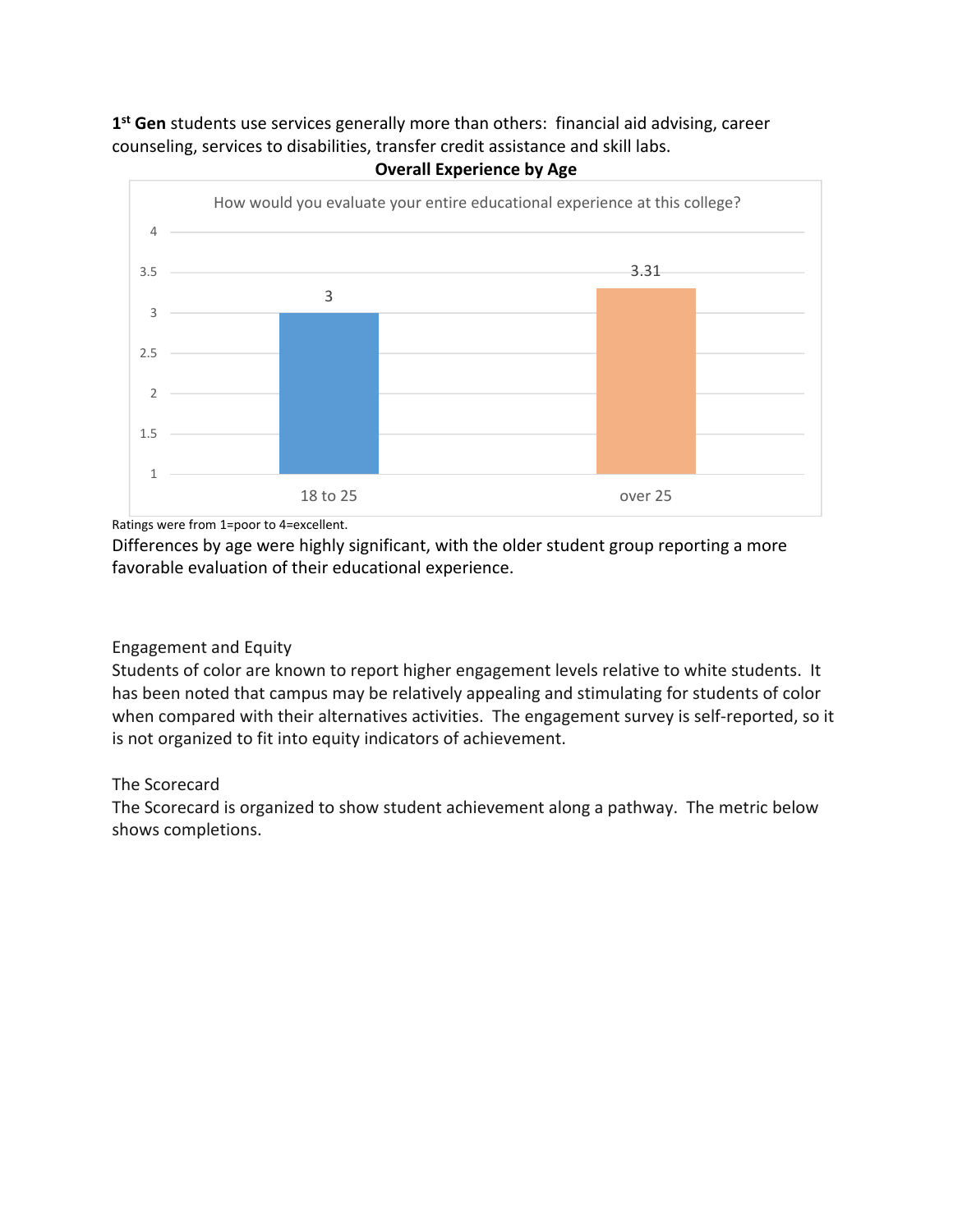|                                                       | <b>COLLEGE PREPARED</b> |                                                       |                  | UNPREPARED FOR COLLEGE | <b>OVERALL</b>                                        |                  |                    |
|-------------------------------------------------------|-------------------------|-------------------------------------------------------|------------------|------------------------|-------------------------------------------------------|------------------|--------------------|
|                                                       | 65.4%<br>$N = 205$      |                                                       |                  | 36.2%<br>$N = 658$     |                                                       |                  | 43.1%<br>$N = 863$ |
| Gender                                                | %                       | Gender                                                | %                |                        | Gender                                                | %                |                    |
| FEMALE                                                | 72.0                    | FEMALE                                                | 39.0             |                        | FEMALE                                                | 46.6             |                    |
| MALE                                                  | 56.4                    | MALE                                                  | 32.5             |                        | MALE                                                  | 38.4             |                    |
| Age                                                   | %                       | Age                                                   | %                |                        | Age                                                   | %                |                    |
| UNDER 20                                              | 69.6                    | UNDER 20                                              | 39.9             |                        | UNDER 20                                              | 47.6             |                    |
| $20 - 24$                                             | 47.8                    | $20 - 24$                                             | 37.0             |                        | 20-24                                                 | 39.4             |                    |
| 25-39                                                 | 58.8                    | 25-39                                                 | 19.              |                        | 25-39                                                 | 27.1             |                    |
| 40 OR OVER                                            | $42.9*$                 | 40 OR OVER                                            | 24.5             |                        | 40 OR OVER                                            | 26.8             |                    |
| <b>Ethnicity/Race</b>                                 | %                       | <b>Ethnicity/Race</b>                                 | %                |                        | <b>Ethnicity/Race</b>                                 | %                |                    |
| AFRICAN AMERICAN<br>AMERICAN INDIAN/<br>ALASKA NATIVE | 45.5<br>$100.0*$        | AFRICAN AMERICAN<br>AMERICAN INDIAN/<br>ALASKA NATIVE | 29.2<br>$100.0*$ |                        | AFRICAN AMERICAN<br>AMERICAN INDIAN/<br>ALASKA NATIVE | 31.6<br>$100.0*$ |                    |
| ASIAN                                                 | 82.4                    | <b>ASIAN</b>                                          | 52.4             |                        | ASIAN                                                 | 62.9             |                    |
| FILIPINO                                              | 72.2                    | FILIPINO                                              | 41.9             |                        | FILIPINO                                              | 53.1             |                    |
| <b>HISPANIC</b>                                       | 61.0                    | HISPANIC                                              | 35.0             |                        | <b>HISPANIC</b>                                       | 39.5             |                    |
| PACIFIC ISLANDER                                      | $75.0*$                 | PACIFIC ISLANDER                                      | $42.9*$          |                        | PACIFIC ISLANDER                                      | 54.5             |                    |
| <b>WHITE</b>                                          | 54.5                    | WHITE                                                 | 33.3             |                        | WHITE                                                 | 39.0             |                    |

Percentage of degree, certificate and/or transfer-seeking students starting first time in 2009-10 tracked for six years through 2014-15 who completed a<br>degree, certificate or transfer-related outcomes.

0%: Cohort with no students attaining an outcome N/A: Cohort has no students

COLLEGE PREPARED: Student's lowest course attempted in Math and/or English was college level<br>UNPREPARED FOR COLLEGE: Student's lowest course attempted in Math and/or English was remedial level